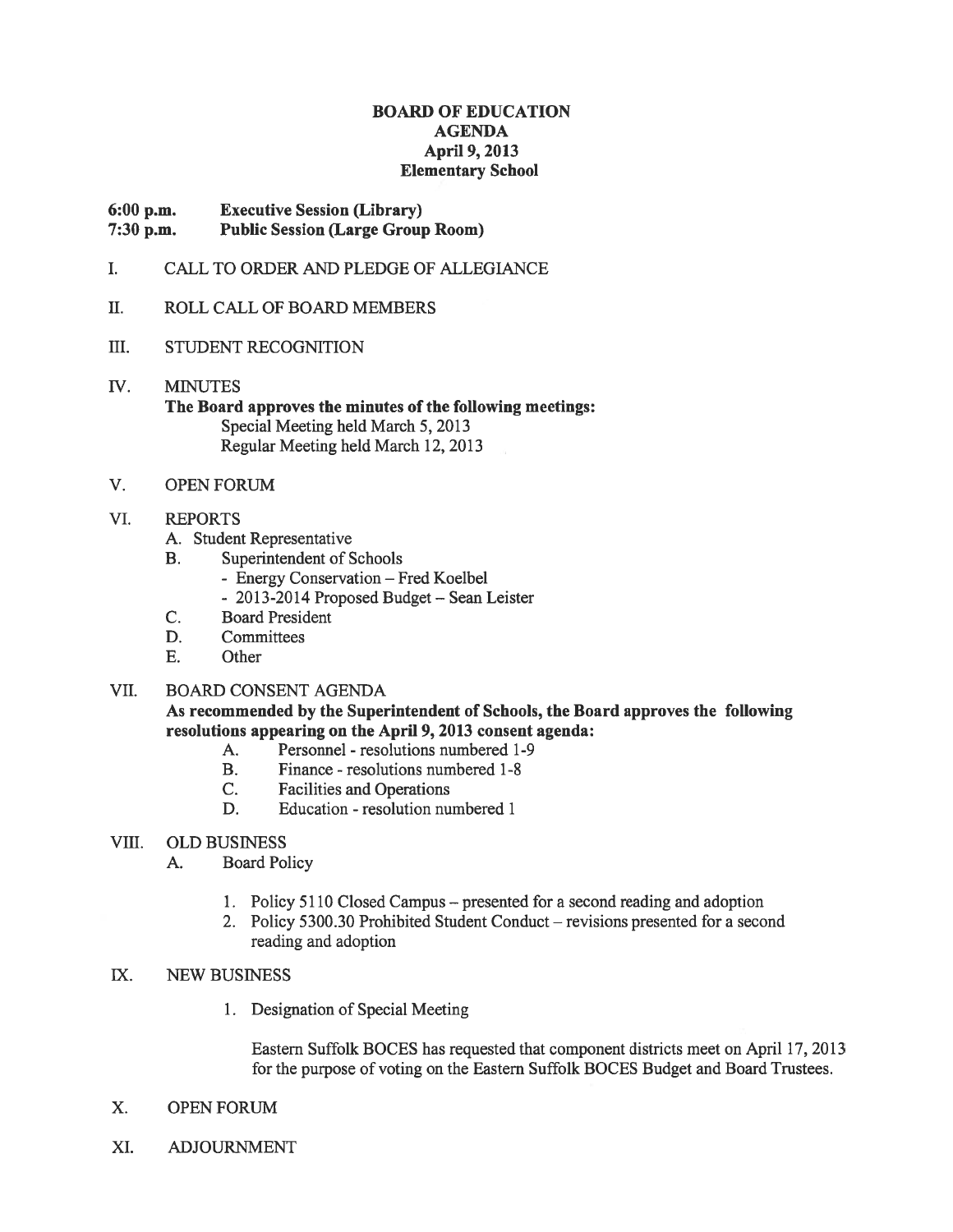#### CONSENT AGENDA 4/9/13

#### A. Personnel

1. Resignation — Custodial Worker I

The Board accepts the resignation of Stanley Latopolski, as Custodial Worker I, effective April 9, 2013.

2. Rescission of Appointment -Co-Curricular Position

The Board rescinds the appointment of Nancy Randazzo as Elementary School Greenhouse Club Co-Advisor for the 2012-13 school year.

3. Appointment — Co-Curricular Positions

The Board approves the following co-curricular appointments for the 2012-13 school year:

Richard Lautato- Greenhouse Club Co-Advisor Mary LaSita — ES Drama Club Co-Advisor Loraine Serabian — ES Drama Club Co-Advisor

4. Appointment — Substitutes

The Board approves the following substitute appointments for the 2012-2013 school year:

| Kevin Johnson                           |
|-----------------------------------------|
| Paige Lohmann (effective April 1, 2013) |
| Jason Mehl                              |
| Jason Mehl                              |
|                                         |

5. Leave Replacement Appointment — Elementary Education Teacher

The Board appoints Paige Lohmann as <sup>a</sup> teacher of Elementary Education, on <sup>a</sup> leave replacement basis, on or about May 20, 2013 until on or about June 24, 2013, at Level MA Step 1, in accordance with the negotiated agreement with the Port Jefferson Teachers Association.

6. Curriculum Mapping Projects

The Board approves the following teachers for Curriculum Mapping Projects for spring 2013, at the rate of \$50.00 per hour, in accordance with the negotiated agreemen<sup>t</sup> with the Port Jefferson Teachers' Association:

- Full Year Course -Building Map, 12 hours and District Map, 3 hours Nicole Pennino-Costa - Introduction to French
	- Anne Algieri Introduction to Latin
	- Heather Marshak Introduction to French
- Full Year Course Shared Map, Building Map, 20 hours, and District Map, 5 hours Robert Farenga, Introduction to Spanish, Shared Map Dawn DeLeonardis Moody, Introduction to Spanish, Shared Map Kimberly Petrone — Introduction to Spanish, Shared Map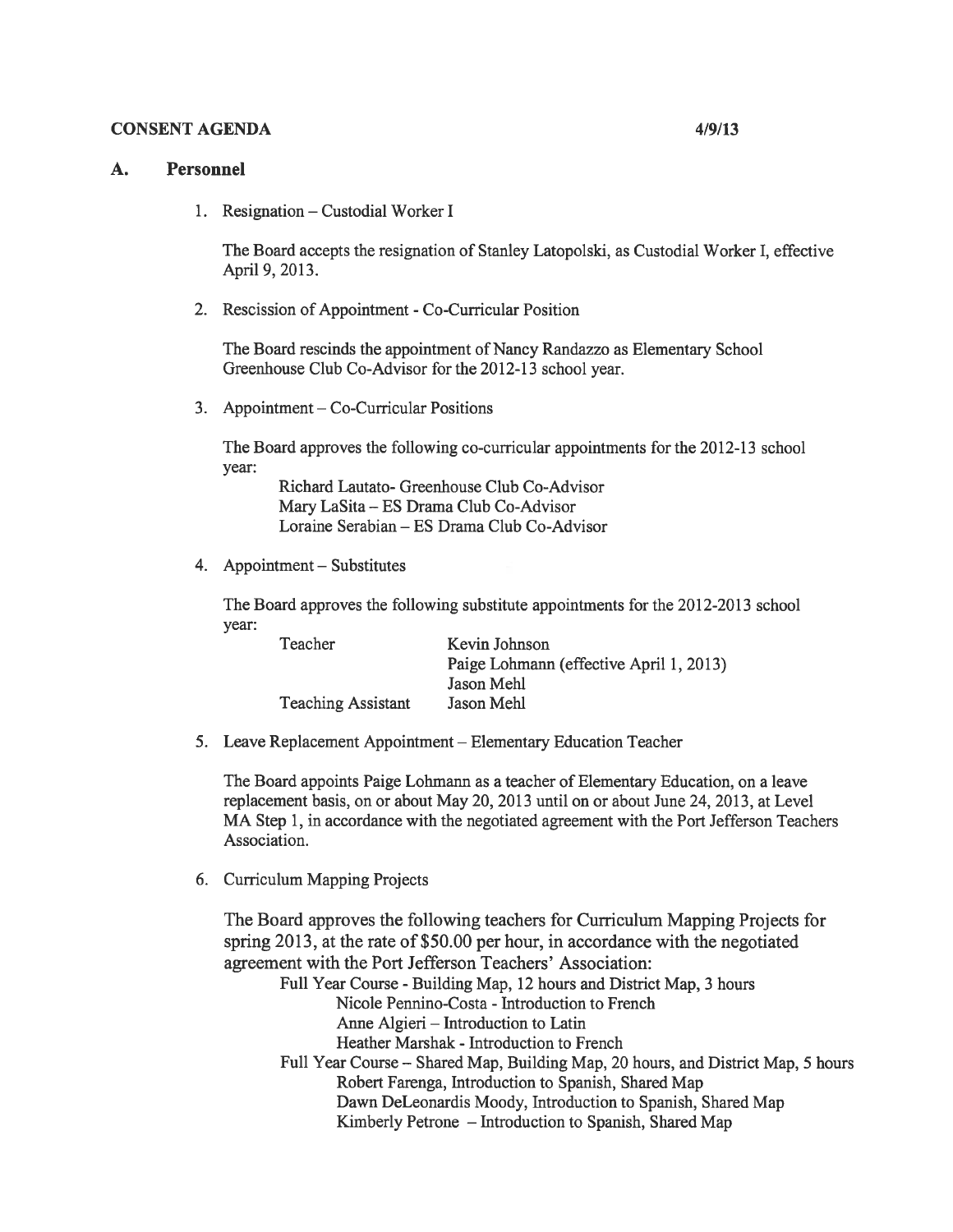7. Summer Music Program

The Board approves the appointment of the following staff for the 2013 Summer Music Camp, at the rate of \$50.00 per hour:

> Mark Abbonizio Katie Bernius Christian Neubert

8. Part-time Energy Specialist

The Board approves the appointment of Brian Sandak as part-time Energy Specialist, effective May 6, 2013, in accordance with the agreemen<sup>t</sup> between the District and Cenergistic Energy Conservation Company, at the rate of \$5,000.00 per annum, prorated for the remainder of the 2012-2013 school year.

9. Coaching Revision

The Board rescinds the appointment of Charles Moore as Co-Head Varsity Baseball Coach for the 2012-2013 school year; and appoints Charles Moore as Varsity Assistant Baseball Coach for the 2012-2013 school year.

## B. Finance

1. Financial Reports

The Board approves the financial reports.

2. Joint Municipal Bidding Program

The Board adopts the attached resolution approving participation in the Joint Municipal Bidding program with Eastern Suffolk BOCES for the 2013-2014 school year.

3. Middle School Science Olympiad Competition

The Board approves the Middle School Science Olympiad Team attending the State competition on Friday, April 12 and Saturday, April 13, 2013, at Syracuse University, Syracuse, New York, returning Sunday, April 14, 2013.

4. Acceptance of Donation

The Board gratefully accepts the donation from Kevin Anderson, <sup>a</sup> current High School Senior, in the amount of \$425.00 to be used by the Student Organization to purchase synthetic floral arrangements or plants for the purpose of decorating the auditorium for different events, in recognition of his accomplishments as an Eagle Scout.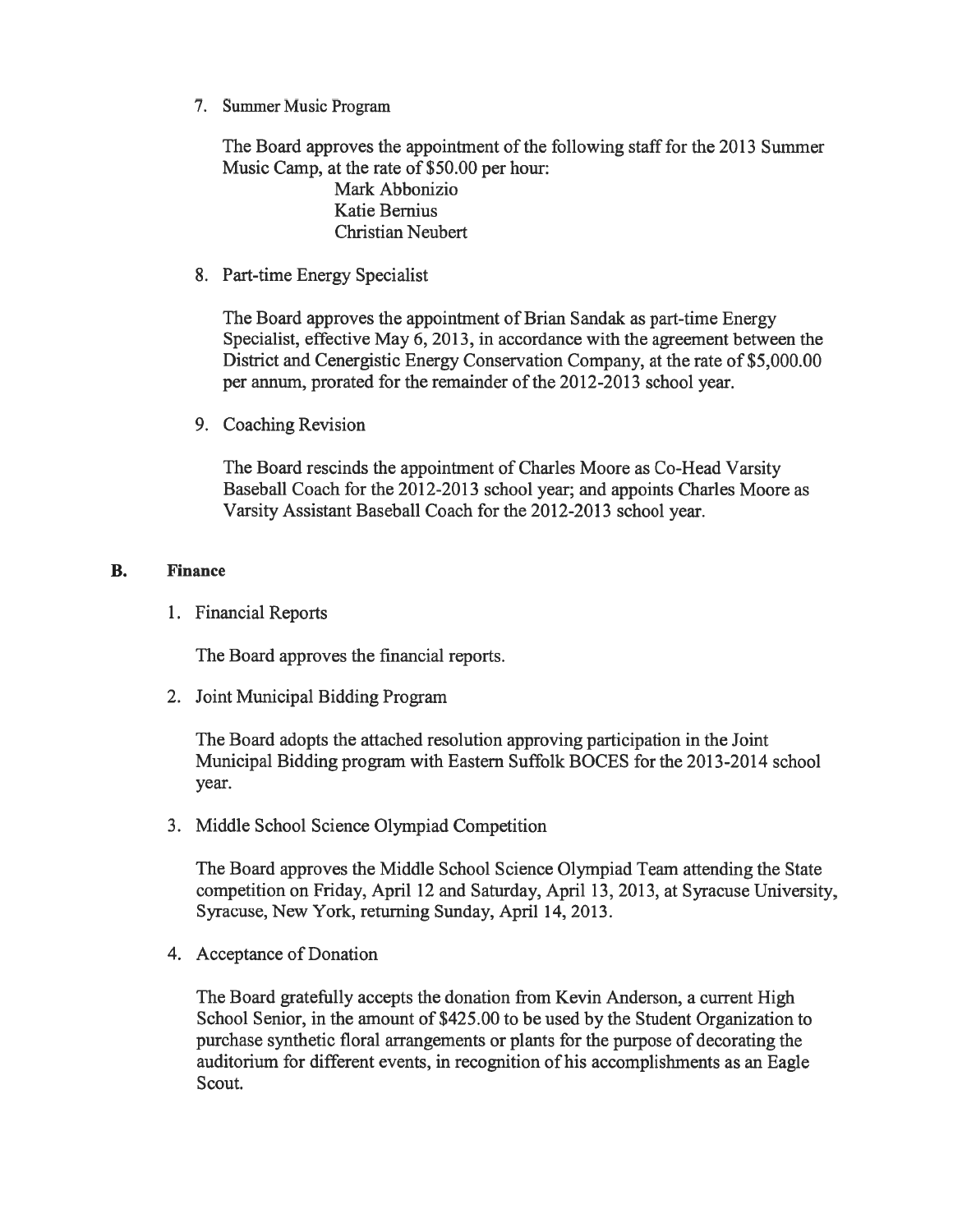### 5. Acceptance of Donation

The Board gratefully accepts the donation from Edward Filangeri, DDS, Excellence in Dentistry, in the amount of \$1,000 to be used to further the enhancements that are underway by the High School Robotics Team, in recognition of the 2012-2013 Powerhouse Robotics Team.

## 6. Acceptance of Scholarship Donation

The Board approves the establishment of the Ruggiero Family Scholarship; and further, the Board accepts the scholarship donation from the Ruggiero family in the amount of \$250.00 to be awarded to <sup>a</sup> graduating Earl L. Vandermeulen High School student pursuing vocational career education and training.

### 7. Vote Officials

The Board adopts the following resolution designating the Chairperson, Acting Clerk, Chief Election Inspector and Inspectors of Election for the May 21, 2013 Annual Vote and Election; and further, that the compensation for said officials be at the rate of \$10.00 per hour.

RESOLVED by the Board of Education of Port Jefferson Union Free School District, in the County of Suffolk, New York:

Section 1. Pursuant to the provisions of the Education Law, Mabel Ackerman, a qualified voter of the Port Jefferson Union Free School District, in the County of Suffolk, New York (the "District"), is hereby appointed to act as the Chairperson of the Annual Vote/Election to be held in the District on May 21, 2013, and the District Clerk is hereby authorized and directed to give written notice of the appointment of such qualified voter so appointed by this Board of Education.

Section 2. Pursuant to the provisions of the Education Law, Mabel Ackerman, a qualified voter of the District, is hereby appointed to act as the Acting Clerk at said Vote/Election, in the absence of the District Clerk.

Section 3. Each of the following qualified voters of the District are hereby appointed to act as Inspectors of Election, including one such qualified voter appointed as Chief Election Inspector, at said Vote/Election and shall perform such duties and take such action as prescribed by the Education Law:

| Isabelle Nalbantian     | Lesley Chesley        | Mary Moore         |
|-------------------------|-----------------------|--------------------|
| Helen Kristich          | Monica B. Williams    | Monica C. Williams |
| Caroline Ennis          | Margaret Smith        | Elaine Freda       |
| Stephanie Free          | Eileen Coen           | Peggy Battaglia    |
| <b>Bernadine Devlin</b> | <b>Beatrice Klein</b> |                    |

Section 4. The District Clerk is hereby authorized and directed to give written notice of appointment to each of the persons hereinabove appointed to the respective offices, and to notify this Board of Education forthwith if any of such persons refuse to accep<sup>t</sup> such appointment or fail to serve, in which case this Board of Education is to take such further action as may be authorized in such circumstances pursuan<sup>t</sup> to the Education Law. In the event that this Board of Education in unable to hold <sup>a</sup> meeting to appoint <sup>a</sup>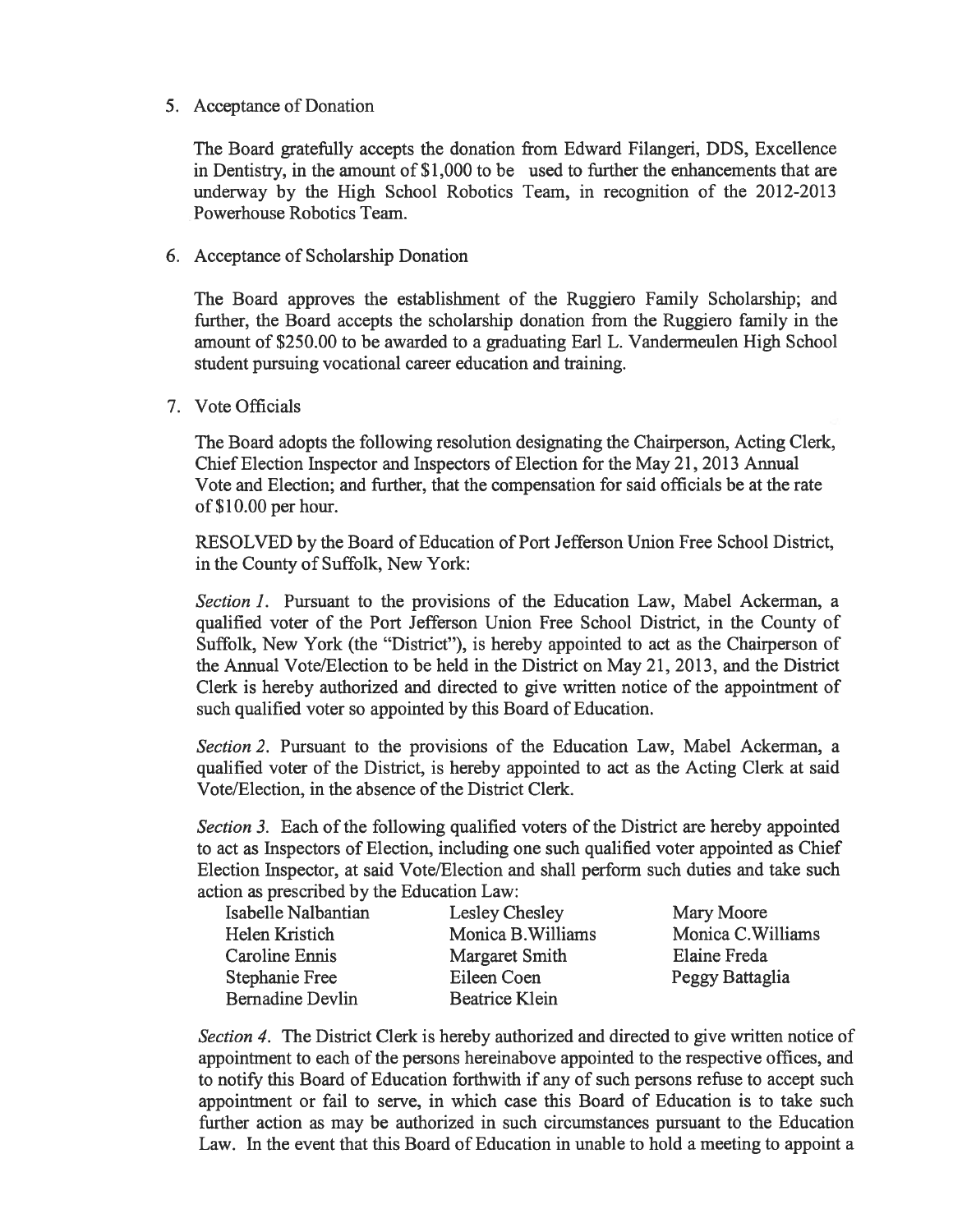qualified voter of said District to fill <sup>a</sup> vacancy caused by the refusal of any person herein designated to accep<sup>t</sup> his/her appointment or the failure of such person to serve, the District Clerk is hereby authorized to appoint <sup>a</sup> qualified voter of this District to fill such vacancy.

Section 5. The Inspectors of Election are hereby directed to announce the results of the ballot to the Chairperson of the Vote/Election. The Chairperson is directed to declare such results and the District Clerk is directed to record such results.

Section 6. This resolution will take place immediately.

8. Adoption of 2013-2014 Budget

The Board approves the proposed budget for the 2013-2014 school year in the amount of \$39,321,267; and further, the Board of Education approves the attached Property Tax Report Card to be published in the local newspaper, appended to the proposed budget, and submitted to the State Education Department.

# C. Facilities & Operations

# D. Education

1. CSE Recommendations

The Board accepts the recommendations of the Committees on Special Education.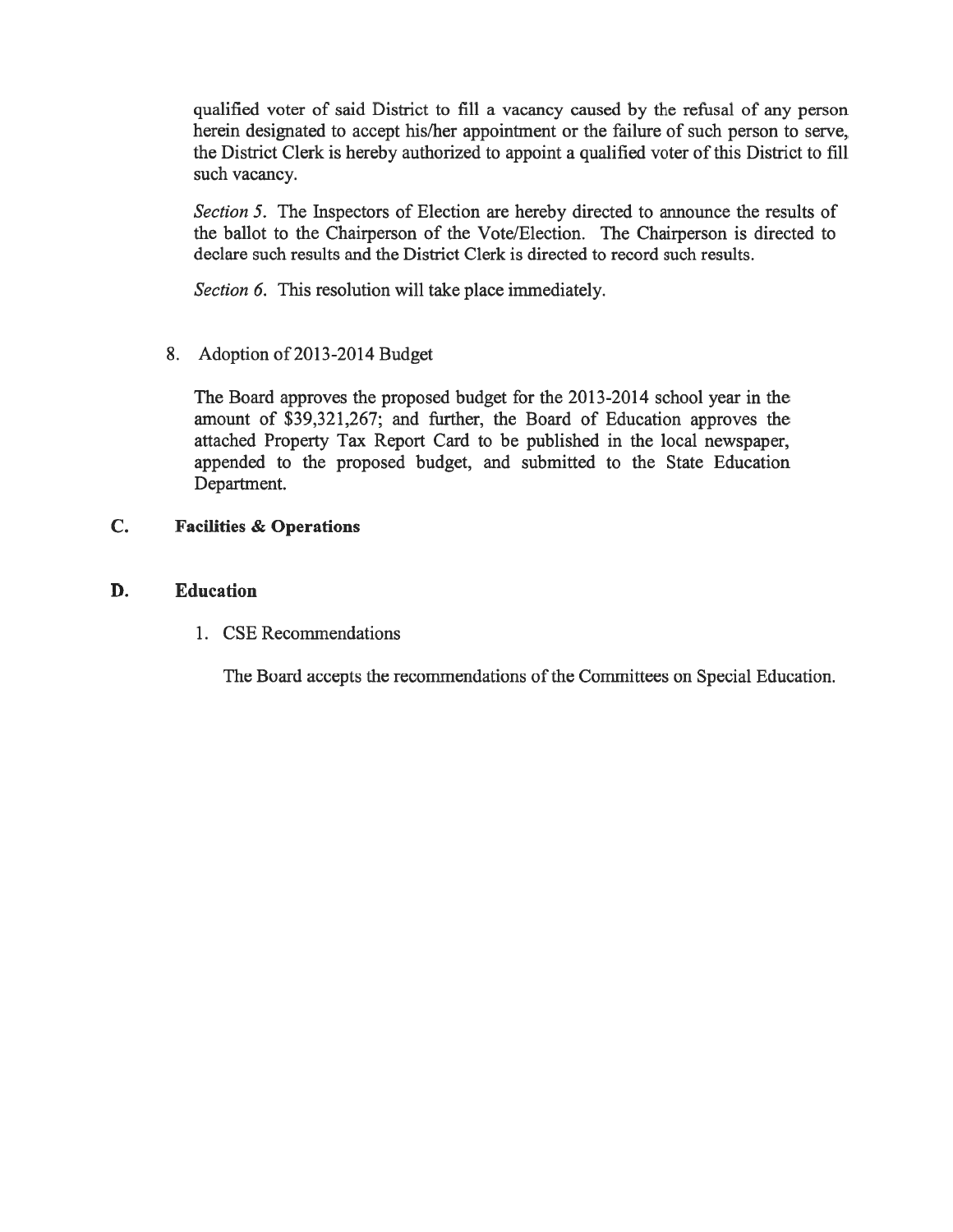#### RESOLUTION

### JOINT MUNICIPAL COOPERATIVE BIDDING PROGRAM

WHEREAS, various educational and municipal corporations located within the State of New York desire to bid jointly for generally needed services and standardized supply and equipment items; and

WHEREAS, the **Port Jefferson Union Free School** District, an educational/municipal corporation (hereinafter the "Participant") is desirous of selectively participating with other educational and/or municipal corporations in the State of New York in joint bidding in the areas mentioned above pursuan<sup>t</sup> to General Municipal Law § 119-0 and Education Law Section 1950; and

WHEREAS, the Participant is <sup>a</sup> municipality within the meaning of General Municipal Law § 119-n and is eligible to participate in the Board of Cooperative Educational Services, First Supervisory District of Suffolk County (hereinafter Eastern Suffolk BOCES) Joint Municipal Cooperative Bidding Program (hereinafter the "Program") in the areas mentioned above; and

WHEREAS, the Participant acknowledges receipt of the Program description inclusive of Eastern Suffolk BOCES' standard bid packet and the general conditions relating to said Program; and

WHEREAS, with respec<sup>t</sup> to all activities conducted by the Program, the Participant wishes to delegate to Eastern Suffolk BOCES the responsibility for drafting of bid specifications, advertising for bids, accepting and opening bids, tabulating bids, awarding the bids, and reporting the results to the Participant.

BE IT RESOLVED that the Participant hereby appoints Eastern Suffolk BOCES to represen<sup>t</sup> it and to act as the lead agen<sup>t</sup> in all matters related to the Program as described above; and

BE IT FURTHER RESOLVED that the Participant hereby authorizes Eastern Suffolk BOCES to place all legal advertisements for any required cooperative bidding in Newsday, which is designated as the official newspaper for the Program; and

BE IT FURTHER RESOLVED that <sup>a</sup> Participant Meeting shall be held annually consisting of <sup>a</sup> representative from each Program Participant. Notice of the meeting shall be given to each representative at least five (5) days prior to such meeting; and

BE IT FURTHER RESOLVED that an Advisory Committee will be formed consisting of five to ten representatives of Program Participants for <sup>a</sup> term of three (3) years as authorized by General Municipal Law §119-o.2.j.

BE IT FURTHER RESOLVED that this Agreement with the Participant shall be for <sup>a</sup> term of one (1) year as authorized by General Municipal Law §119-o.2.j.

BE IT FURTHER RESOLVED that the Participant agrees to pay Eastern Suffolk BOCES an annual fee as determined annually by Eastern Suffolk BOCES to act as the lead agen<sup>t</sup> for the Program.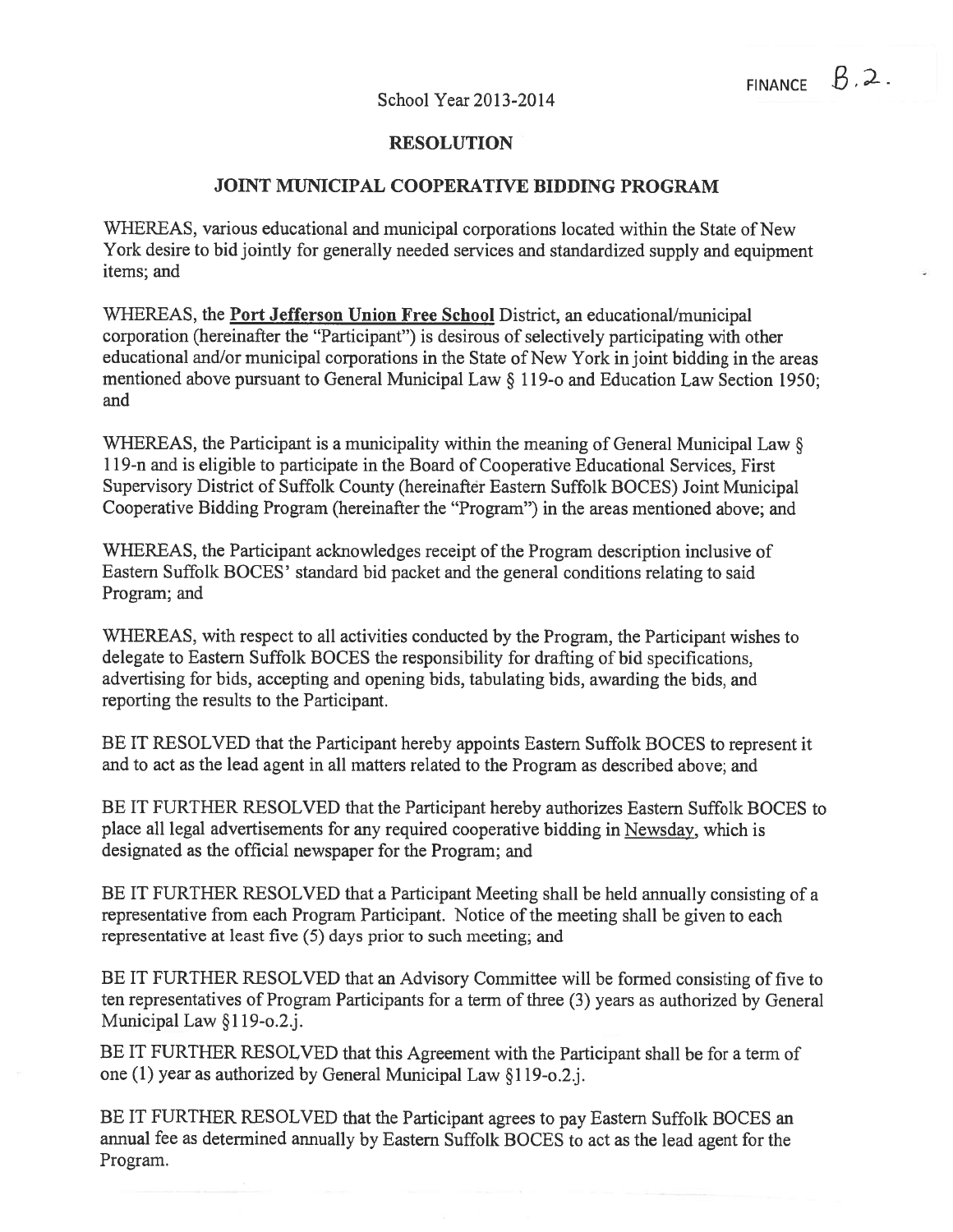| ć                           |
|-----------------------------|
|                             |
|                             |
|                             |
| í                           |
|                             |
| ſ<br><b>Service Service</b> |
|                             |
|                             |
|                             |
| l<br>I                      |
|                             |
| h<br>1                      |
|                             |
|                             |
|                             |
|                             |
|                             |
|                             |
|                             |
|                             |
|                             |
| ı                           |
|                             |
|                             |
|                             |
| ì                           |

# 580206 - Port Jefferson UFSD 580206 - Port Jefferson LJFSD

| <b>DONEY IS NOT WELFARE</b>                                                                                        |                         |                        |                         |
|--------------------------------------------------------------------------------------------------------------------|-------------------------|------------------------|-------------------------|
| Dr. Kenneth Bossert<br>Contact Person:                                                                             | <b>Budgeted</b>         | <b>Proposed Budget</b> | Percent                 |
| <b>Telephone Number:</b>                                                                                           | 2012-13                 | 2013-14                | Change                  |
|                                                                                                                    | $\widehat{\mathcal{E}}$ | $\widehat{\mathbf{e}}$ | $\widehat{\mathcal{Q}}$ |
| Total Proposed Spending                                                                                            | 38,076,500              | 39,321,267             | 3.27%                   |
| Total Proposed School Year Tax Levy, Including Tax Levy to Support Library Debt                                    | 32,600,786              | 33,610,133             | 3.10%                   |
| Permissible Exclusions to the School Tax Levy Limit                                                                | 1,376,126               | 1,582,821              |                         |
| Exclusions<br>Proposed School Year Tax Levy, Not Including Levy for Permissible<br>or Levy to Support Library Debt | 32,600,786              | 32,027,312             |                         |
| School Tax Levy Limit, Not Including Levy for Permissible Exclusions <sup>2</sup>                                  | 32,600,786              | 32,028,010             |                         |
| Difference (positive value requires 60.0% voter approval)                                                          | $-1,376,126$            | -698                   |                         |
| <b>Public School Enrollment</b>                                                                                    | 1,250                   | 1,250                  | %                       |
| Consumer Price Index                                                                                               |                         |                        | 2.1%                    |
|                                                                                                                    |                         |                        |                         |

1 All proposed levies should exclude any prior year reserve for excess tax levy, including interest.

<sup>1</sup> All proposed levies should exclude any prior year reserve for excess tax levy, including interest.<br><sup>2</sup> For 2013-14, includes any carryover from 2012-13 and excludes any tax levy for library debt or prior year reserve f 2 For 2013-14, includes any carryover from 2012-13 and excludes any tax levy for library debt or prior year reserve for excess tax levy, including interest.

|                                                                     | <b>Actual</b> | Estimated      |
|---------------------------------------------------------------------|---------------|----------------|
|                                                                     | 2012-13       | 2013-14        |
|                                                                     | $\widehat{e}$ | $\overline{E}$ |
| Adjusted Restricted Fund Balance                                    | 5,049,214     | 5,649,214      |
| Assigned Appropriated Fund Balance                                  | 1,616         | 12,000         |
| Adjusted Unrestricted Fund Balance                                  | 1,495,781     | 1,572,000      |
| Adjusted Unrestricted Fund Balance as a Percent of the Total Budget | 3.93%         | 4.00%          |
|                                                                     |               |                |

 $B_18$ **FINANCE** 

4/3/2013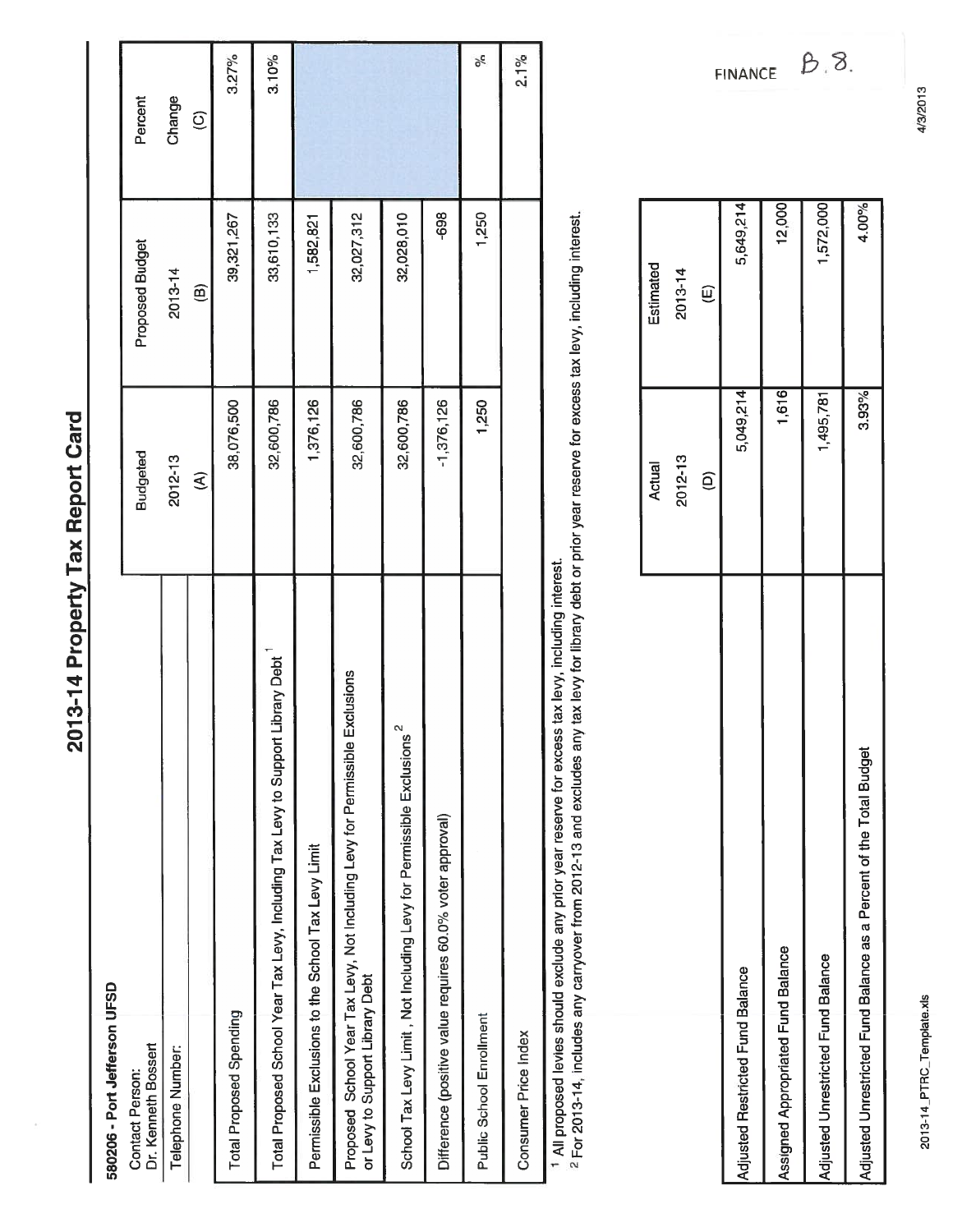## OLD BUSINESS 1

5110

#### CLOSED CAMPUS

Effective July 1, 2013, the district will operate under <sup>a</sup> closed campus system with respec<sup>t</sup> to students leaving school property. Specifically, no student will be allowed to leave school grounds unless he/she has <sup>a</sup> valid and specific permission slip for that day, which is consistent with the school rules governing authorized school absences.

Cross-ref: 5100, Attendance 5162, Student Dismissal Precautions Ref: Thomas v. Ange, 83 AD2d 193 (1981)

Presented for  $1<sup>st</sup>$  reading - 3/12/13  $2^{na}$  reading & adoption  $-4/9/13$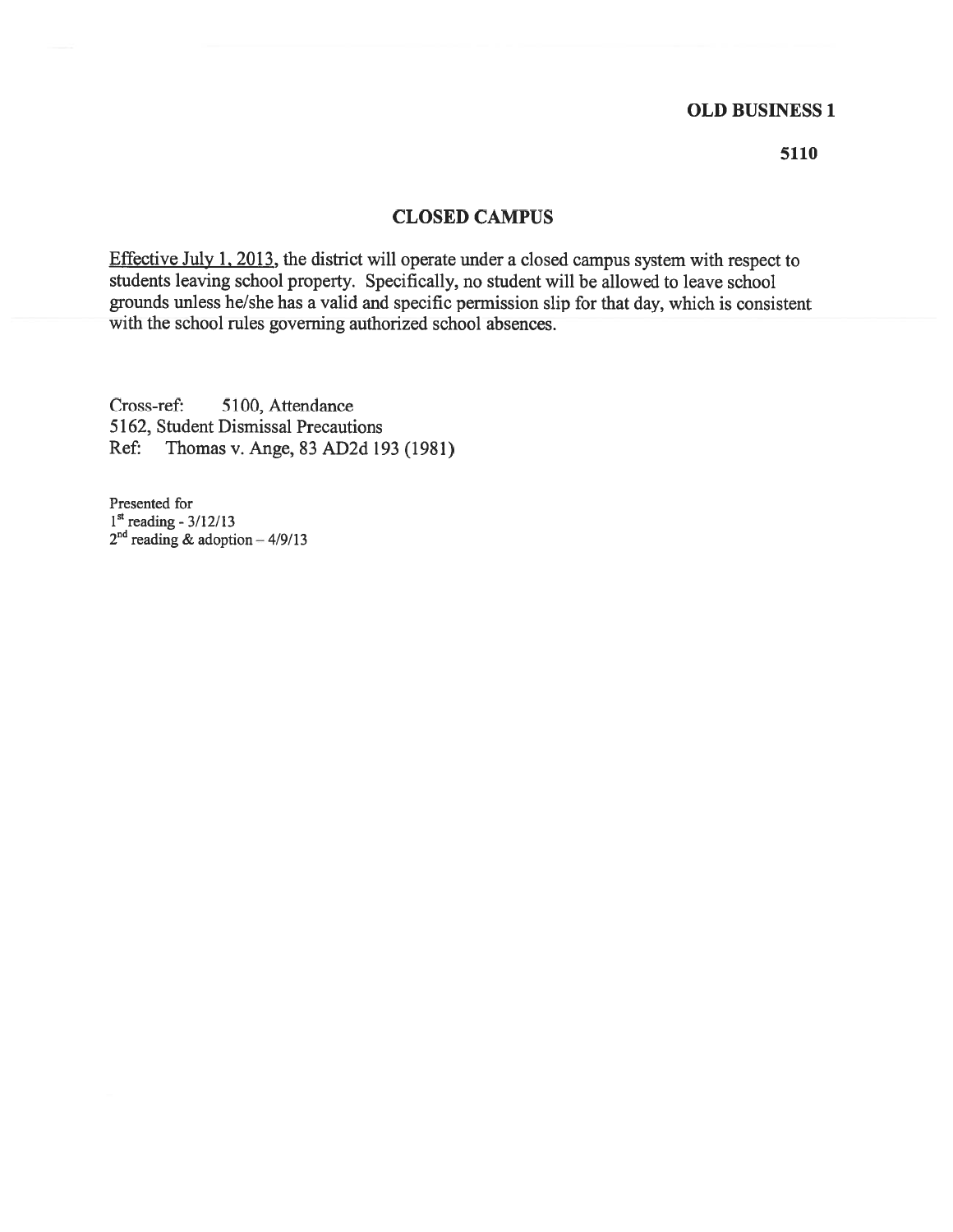# PROHIBITED STUDENT CONDUCT

The Board of Education expects all students to conduct themselves in an appropriate and civil manner, with proper regard for the rights and welfare of other students, district personnel and other members of the school community, and for the care of school facilities and equipment.

The best discipline is self-imposed, and students must learn to assume and accep<sup>t</sup> responsibility for their own behavior, as well as the consequences of their misbehavior. District personne<sup>l</sup> who interact with students are expected to use disciplinary action only when necessary and to <sup>p</sup>lace emphasis on educating students so that they may grow in self-discipline.

The Board recognizes the need to make its expectations for student conduct while on school property or engaged in <sup>a</sup> school function specific and clear. The rules of conduct listed below are intended to do that and focus on safety and respec<sup>t</sup> for the rights and property of others. Students who will not accep<sup>t</sup> responsibility for their own behavior and who violate these school rules will be required to accep<sup>t</sup> the consequences for their conduct.

Students may be subject to disciplinary action, up to and including suspension from school, when they:

- A. Engage in conduct that is disorderly. Examples of disorderly conduct include, but are not limited to:
	- 1. Running in hallways.
	- 2. Making unreasonable noise.
	- 3. Using language or gestures that are profane, lewd, vulgar or abusive.
	- 4. Obstructing vehicular or pedestrian traffic.
	- 5. Engaging in any willful act which disrupts the normal operation of the school community.
	- 6. Trespassing. Students are not permitted in any school building, other than the one they regularly attend, without permission from the administrator in charge of the building.
	- 7. Computer/electronic communications misuse, including any unauthorized use of computers, software, or internet/intranet account; accessing inappropriate websites; or any other violation of the district's acceptable use policy.
- B. Engage in conduct that is insubordinate. Examples of insubordinate conduct include, but are not limited to:
	- 1. Failing to comply with the reasonable directions of teachers, school administrators or other school employees in charge of students or otherwise demonstrating disrespect.
	- 2. Lateness for, missing or leaving school without permission.
	- 3. Skipping detention.
- C. Engage in conduct that is disruptive. Examples of disruptive conduct include, but are not limited to:
	- 1. Failing to comply with the reasonable directions of teachers, school administrators or other school personnel in charge of students.
	- 2. Inappropriate public sexual contact.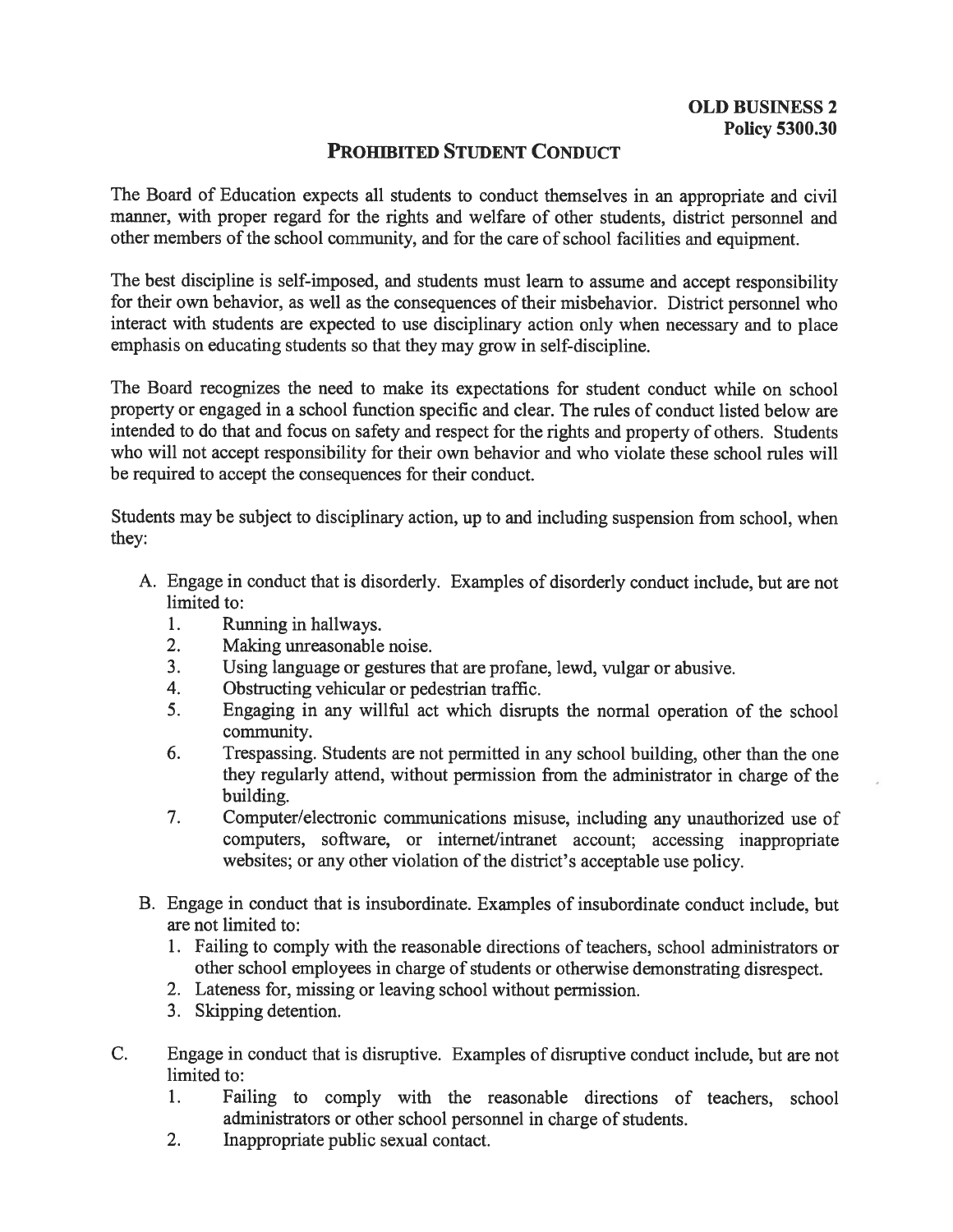- 3. Display or use of personal electronic devices, such as, but not limited to, cell phones, I-pods, digital cameras, in <sup>a</sup> manner that is in violation of district policy.
- D. Engage in conduct that is violent. Examples of violent conduct include, but are not limited to:
	- 1. Committing an act of violence (such as hitting, kicking, punching, and scratching) upon <sup>a</sup> teacher, administrator or other school employee or attempting to do so.
	- 2. Committing an act of violence (such as hitting, kicking, punching, and scratching) upon another student or any other person lawfully on school property or attempting to do so.
	- 3. Possessing <sup>a</sup> weapon. Authorized law enforcement officials are the only persons permitted to have <sup>a</sup> weapon in their possession while on school property or at <sup>a</sup> school function.
	- 4. Displaying what appears to be <sup>a</sup> weapon.
	- 5. Threatening to use any weapon.
	- 6. Intentionally damaging or destroying the personal property of <sup>a</sup> student, teacher, administrator, other district employee or any person lawfully on school property, including graffiti or arson.
	- 7. Intentionally damaging or destroying school district property.
- E. Engage in any conduct that endangers the safety, physical or mental health or welfare of others. Examples of such conduct include, but are not limited to:
	- 1. Subjecting other students, school personnel or any other person lawfully on school property or attending <sup>a</sup> school function to danger by recklessly engaging in conduct which creates <sup>a</sup> substantial risk of physical injury.
	- 2. Stealing or attempting to steal the property of other students, school personnel or any other person lawfully on school property or attending <sup>a</sup> school function.
	- 3. Defamation, which includes making false or unprivileged statements or representations about an individual or identifiable group of individuals that harm the reputation of the person or the identifiable group by demeaning them.
	- 4. Discrimination, which includes using race, color, creed, national origin, ethnic group, religion, religious practice, sex, gender (identity and expression), sexual orientation, weight or disability to deny rights, equitable treatment or access to facilities available to others.
	- 5. Harassment, which includes <sup>a</sup> sufficiently severe action or persistent pervasive pattern of actions or statements directed at an identifiable individual or group which are intended to be, or which <sup>a</sup> reasonable person would perceive as ridiculing or demeaning. Harassment (or Bullying) is the creation of <sup>a</sup> hostile environment by conduct or threats, intimidation or abuse. (See policy, 0115, Student Harassment and Bullying Prevention and Intervention for <sup>a</sup> more complete definition.)
	- 6. Intimidation, which includes engaging in actions or statements that pu<sup>t</sup> an individual in fear of bodily harm.
	- 7. Bullying, which may be <sup>a</sup> hostile activity which harms or induces fear through the threat of further aggression and/or creates terror. (See policy 0115 for <sup>a</sup> more complete definition.)
	- 8. Hazing, which includes an induction, initiation or membership process involving harassment (see policy 0115 for a more complete definition).